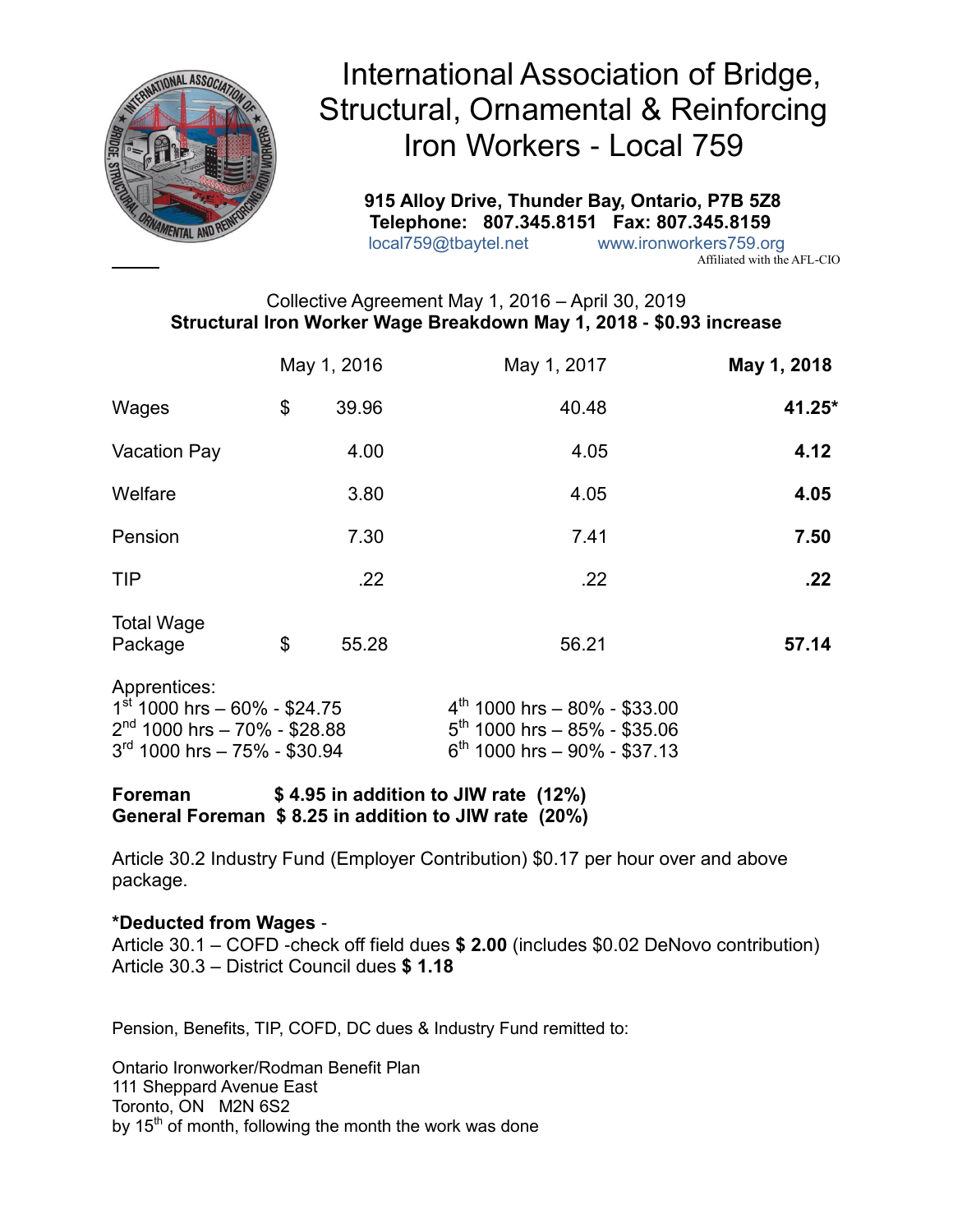

 **915 Alloy Drive, Thunder Bay, Ontario, P7B 5Z8 Telephone: 807.345.8151 Fax: 807.345.8159** local759@tbaytel.net www.ironworkers759.org Affiliated with the AFL-CIO

# **LOCAL 759 – THUNDER BAY – MAY 1, 2016 to APRIL 30, 2019**

# **TRAVEL, BOARD AND COMMUTING ALLOWANCES – IRON WORKER**

# **COMMUTING:**

Area within the city of Thunder Bay is a Travel Free Zone – up to 23 km

**24 – 80 KM - \$0.63** cents per kilometer in lieu of fare and travelling time.

# **TRAVEL: INITIAL & RETURN:**

**Beyond 80 KM** - **\$0.63** cents per km plus one minutes pay per km at the rate

Every 45 days, mileage and travel to return home to Thunder Bay must be paid

## **BOARD ALLOWANCE:**

**Between 80 – 120 KM** from the Union Hall in Thunder Bay - **\$96.63** per day worked

**Beyond 120 KM** from the Union Hall in Thunder Bay - **\$122.40** per day worked

## **SHIFT PREMIUM:**

**115%** of wage package for **8 HOURS**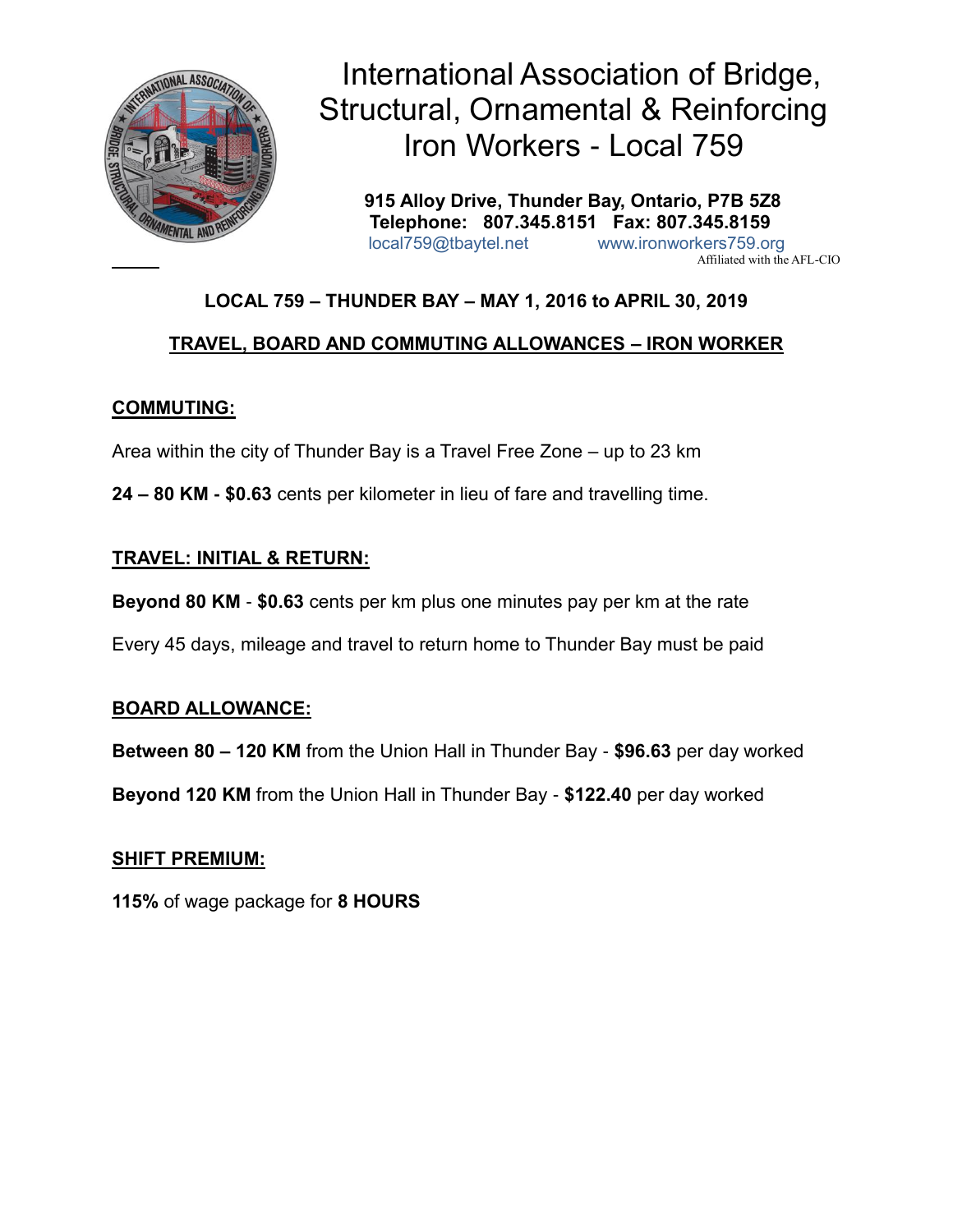

 **915 Alloy Drive, Thunder Bay, Ontario, P7B 5Z8 Telephone: 807.345.8151 Fax: 807.345.8159** local759@tbaytel.net www.ironworkers759.org

Affiliated with the AFL-CIO

# Collective Agreement May 1, 2016 – April 30, 2019 **Reinforcing Iron Worker Wage Breakdown May 1, 2018 - \$ 0.97 increase**

|                                                                                                                                | May 1, 2016 |       | May 1, 2017                                                         | May 1, 2018 |
|--------------------------------------------------------------------------------------------------------------------------------|-------------|-------|---------------------------------------------------------------------|-------------|
| Wages                                                                                                                          | \$          | 38.76 | 39.30                                                               | 40.10*      |
| <b>Vacation Pay</b>                                                                                                            |             | 3.88  | 3.93                                                                | 4.01        |
| <b>Benefits</b>                                                                                                                |             | 3.80  | 4.05                                                                | 4.05        |
| Pension                                                                                                                        |             | 7.30  | 7.41                                                                | 7.50        |
| <b>TIP</b>                                                                                                                     |             | .22   | .22                                                                 | .22         |
| <b>Total Wage</b><br>Package                                                                                                   | \$          | 53.96 | 54.91                                                               | 55.88       |
| Apprentices<br>$1^{\text{st}}$ 500 hrs $-$ 60% - \$24.06<br>$2^{nd}$ 500 hrs - 70% - \$28.07<br>$2nd$ 1000 hrs - 80% - \$32.08 |             |       | $3rd$ 1000 hrs - 90% - \$36.09<br>$4^{th}$ 1000 hrs - 95% - \$38.10 |             |

## **Foreman \$ 5.00 in addition to Journeyman rate Sub-Foreman \$ 3.00 in addition to Journeyman rate**

Article 31 Industry Fund (Employer Contribution) **\$0.03 cents** per hour over and above package.

Appendix F - De Novo Trust Fund (Employer Contribution) **\$0.02 cents** per hour over and above package

## **\*Deducted from Wages -**

Article 29 – COFD -check off field dues **\$ 1.96** (includes 0.02 DeNovo employee contribution) Article 32 – District Council dues **\$1.15**

Pension, Benefits, TIP, COFD, DC dues, & Industry fund remitted to:

Ontario IW/Rodmen Benefit Plan 111 Sheppard Avenue E. Toronto, ON M2N 6S2 by the  $15<sup>th</sup>$  of the month following the month work was done